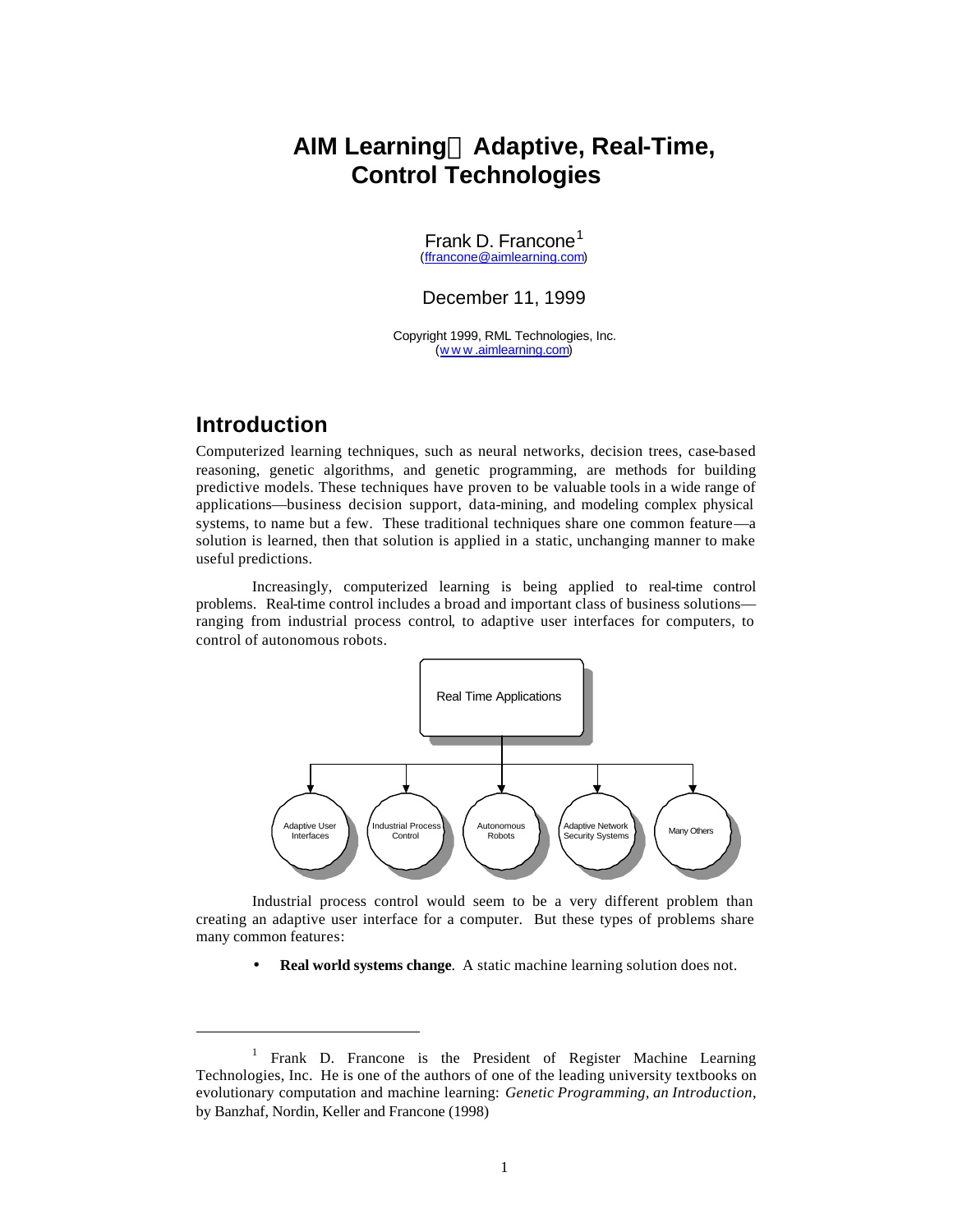- **The real world is slow.** Feedback to the learning system is slow. Static machine learning systems are limited by the speed of the real system being controlled.
- **Preexisting knowl edge has to be relearned**. Engineers frequently know a good deal about the real-time process being controlled. But it is very difficult to incorporate that knowledge into existing approaches to control solutions.
- **Real world systems are often "mission critical."** For example, a system controlling an industrial boiler *must produce acceptable solutions every time*. One bad solution that shuts down a plant for the day is no solution.

Real-time control is, therefore, a considerably more complex problem than the traditional static modeling typical in applications such as data-mining and business decision support. This is particularly so for systems that must adapt to changes in the system being controlled. Simply put, traditional machine learning systems are not very good at acquiring knowledge and then adapting the knowledge acquired to changing circumstances.

This paper describes a two adaptive, real-time control solutions based on AIM Learning<sup> $M$ </sup> fast binary manipulation technology. These solutions have been in development and testing for about four years in Germany and Sweden. They combine three traditional machine learning paradigms—constant optimization, case-based learning, and genetic programming. This combination uniquely addresses most of the difficulties inherent in adaptive, real-time control systems. The system has been prototyped to control several different real time control processes with great success.

# **AIM Learningä Fast Binary Learning Technology**

All AIM systems have, at their core, the patented  $\text{AIM}^{\text{TM}}$  fast binary learning technology. AIM systems operate directly on the binary machine code during the learning. This approach has is consistently between 60-200 times faster than any comparable machine learning systems. Researchers at Jet Propulsion Laboratories have independently confirmed these figures.

AIM Learning™ fast binary manipulation is a mature, commercial technology. It is the core learning technology used in Discipulus, the first commercial Genetic Programming software. Discipulus was released in October 15, 1998. Discipulus<sup>™</sup> is in use at Fortune 500 companies and Universities throughout the world in diverse applications such as data-mining, chip manufacture defect analysis, and embedded systems program development. Version 2.0 of Discipulus<sup> $m$ </sup> will be released on January 3, 2000.

The speed of this technology is a real advantage in for real-time systems. It provides learning power equivalent to sixty computers operating in parallel. This speed greatly improves the quality of solutions found by the system and makes AIM system responses fast and, effectively, synchronous.

# **AIM Learningä Recurrent Programming Technology**

AIM Learning Recurrent Programming Technology was developed about two years ago in Germany. It is similar in concept to recurrent neural networks but overcomes the serious problems that have plagued the training of such networks. The speed of the core AIM Technology was the key in permitting a different approach to training that is, quite simply, impossible to implement on slower, traditional systems.

This technology is designed to work on time-dependent data—such as is found in most process control applications. It has been applied very successfully to induce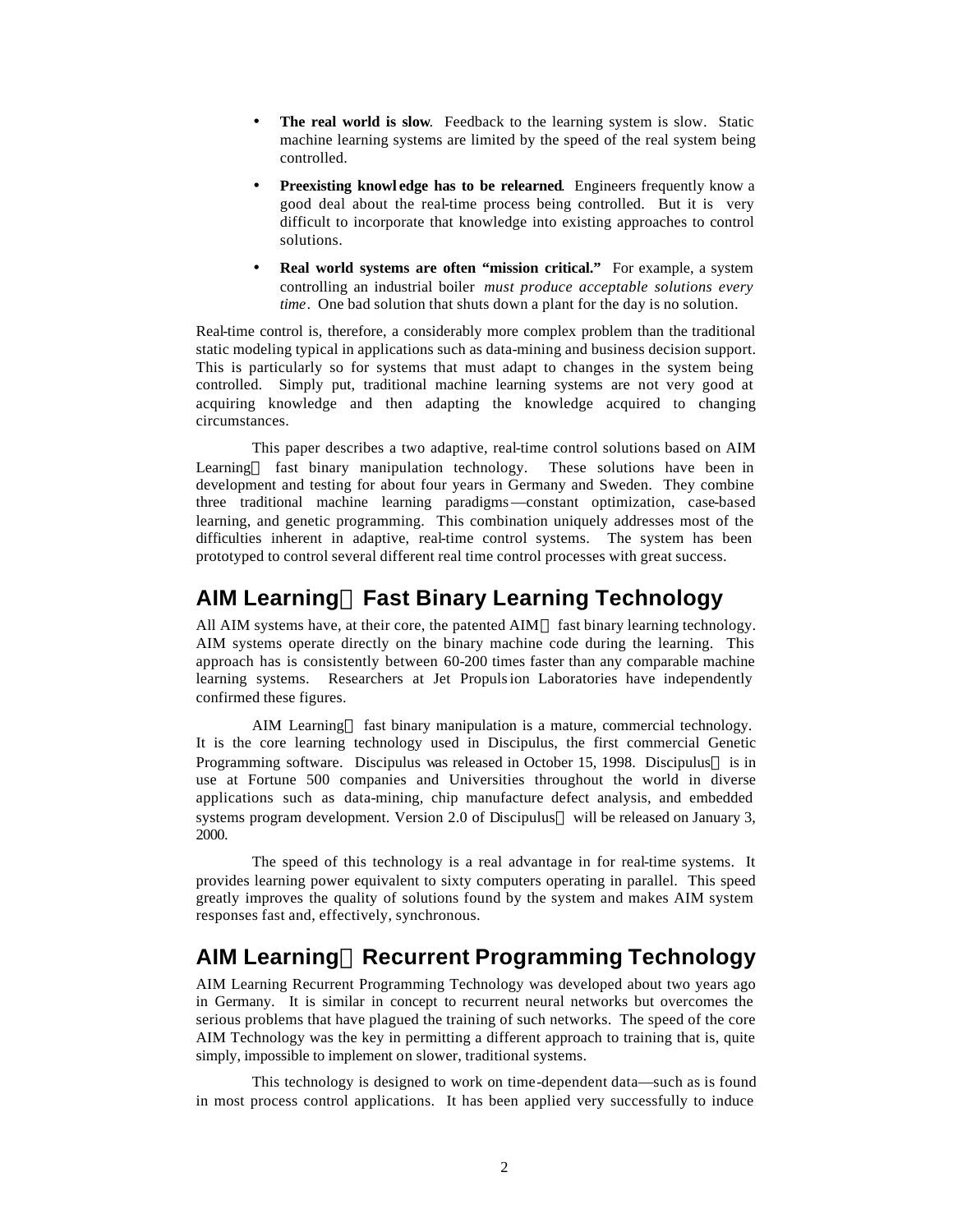programs that conduct speaker independent voice recognition from raw sound samples a very difficult time-dependent data problem that existing commercial voice recognition technologies have not yet even attempted.

A more advanced version of AIM Learning Recurrent Programming Technology combines Genetic Programming to evolve recurrent program structures and constant optimization techniques such as evolution strategies. The combined system evolves program structures that are good starting points for learning by constant optimization. Then, when the engineer wants to use an evolved recurrent program to predict a result for a particular time period, a brief constant optimization is run on the most recent data. This has the effect of customizing the evolved program structure to the peculiarities of the most current data. This approach to recurrent programming is *very* computationally intensive during training and requires either massively parallel computation or AIM fast binary learning technology.

For many real-time control applications, one or both of AIM Recurrent Programming Technologies will be a complete solution.

# **AIM Learningä Real Time Control Modular System**

For the most challenging real-time control applications that require ongoing adaptive learning, AIM Learning has developed a modular system that combines three different types of machine learning systems—Optimization, case-based learning, and genetic programming. This modular system leverages AIM Fast Binary Learning Technology and AIM Recurrent Programming Technology to create a system that comes online gracefully, allows engineers to embed their existing knowledge of the controlled process in the control system itself, and continues learning to adjust to the changing circumstances of the controlled process.

#### *The System's Modular Design*

The design of this system is straightforward and is diagrammed in Figure 1, *infra*. Here is a brief description of how the three modules work together.

#### The Control Decision Module

The Control Decision Module is solely responsible for interacting with the controlled, real-time system. All information about sensor values from the system and the performance of the system is sent to the Control Decision Module. When a control decision is required, the response module selects the best control program from the Learning Module and searches through the possible control decisions until it finds the control decision with the optimal predicted performance. Then, that control decision is sent to the real-time system for execution. After execution, the performance of that control decision is measured and the measurement is fed back into the Control Decision Module. The sensor values, the control decision, and the performance feedback is then transferred to the Memory Module.

#### The Memory Module

The Memory Module stores *selected* "memories" of how various control decisions actually performed in the controlled real world system. The policies used to select which memories to store are far beyond the scope of this paper. But the important point is that these policies are adjusted for a particular applications because the goals for effective control are implemented in this module.

The Memory Module is an ever changing and condensed representation of the reality presented by the real-time system that is being controlled. In a sense, this module allows AIM control systems to build a "mental model" of the reality it confronts and to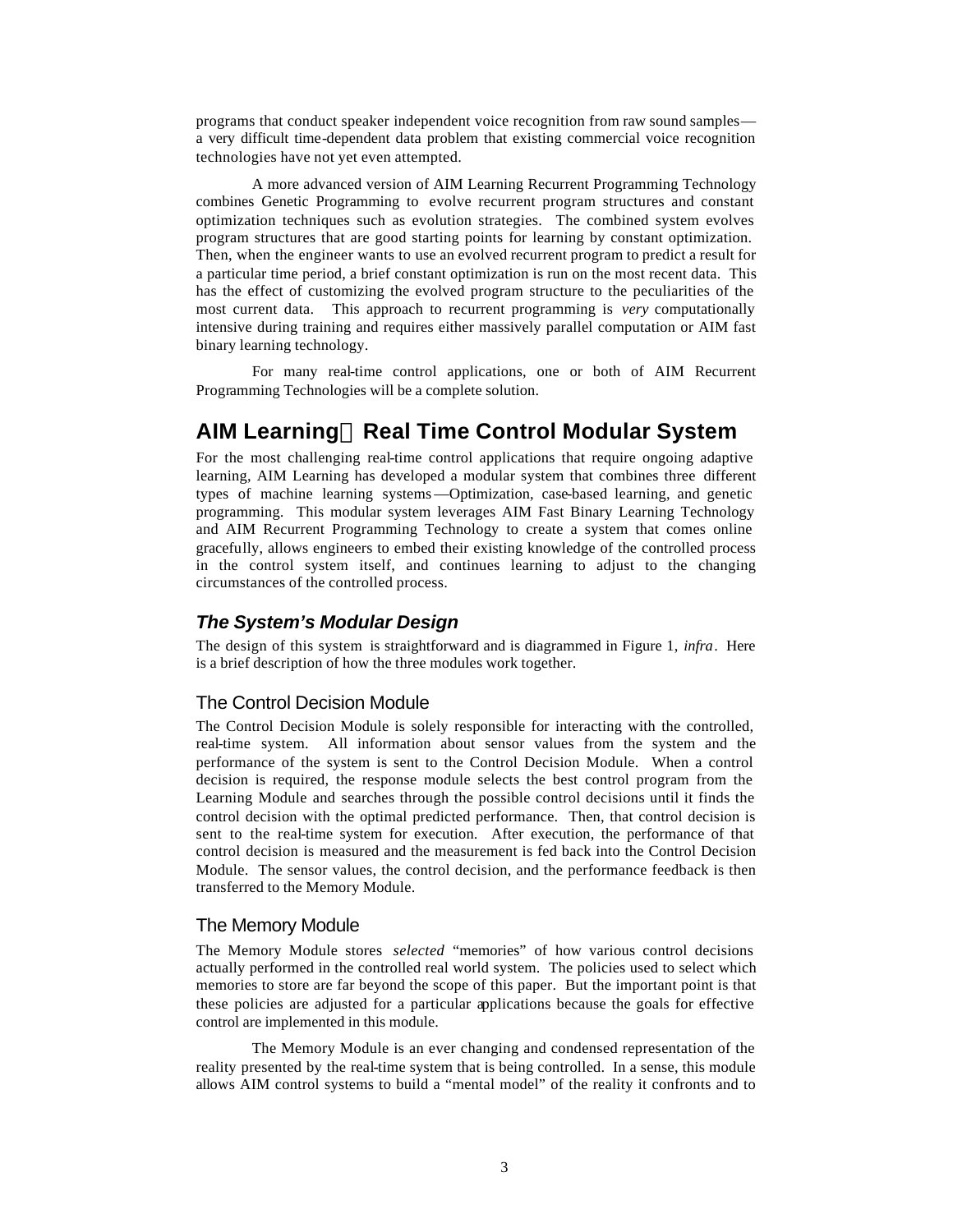constantly access that model for guidance on how to respond to new and novel circumstances.

#### The Learning Module

The Learning Module may include one or more different machine learning systems. The prototype models use the fast Genetic Programming engine from Discipulus. This engine uses the examples in the Memory Module to evolve programs that predict how well any particular pair of sensor values and control decisions will perform in the real world system.

In effect, the Learning Module converts the "mental model" contained in the Memory Module into a compact program that may be rapidly evaluated by the Control Decision Module to produce fast and effective control decisions. As more information about the real-time system is gathered, the "mental model" stored in the Memory Module changes and so to do the programs evolved by the Learning Module.

### *Advantages of the AIM Learningä Real-time Control System*

The modular architecture of AIM Real Time Control Systems provides some unique advantages. They include the following:

### Synchronous/Asynchronous Design

The Control Decision Module is synchronous with the real-time system being controlled. But the Memory Module serves as a buffer between the Control Decision Module and the Learning Module are asynchronous. The practical effect of this is that the high-speed Genetic Programming system in the Learning Module can operate at full speed developing control programs rather than waiting for the slow responses from the realtime system.

### Incorporating Existing Engineering Knowledge of the Controlled System.

Engineers frequently have a good deal of knowledge about the operation of the real-time system being controlled. That information may be encoded into matched sensor-control decision pairs and stored in the memory module before the system ever starts operating. In fact, special policies may be placed into the Memory module giving precedence to this preexisting knowledge base.

## Incorporating Existing Data Regarding Operation of the Controlled System.

Companies often have large amounts of historic data regarding the operation of the controlled system. That data may be inserted into the Memory Module and company engineers can check the performance of the programs evolved by the Learning Module before the AIM system ever comes online. In effect, the AIM modular system can be a fully functional and verifiable control system before it is allowed to control the real-time system. (Of course, the preexisting data does not allow the AIM system to devise new control strategies—that can only happen online. But the AIM system can be verifiably as effective as the existing control system before coming online.)

### Fail-safe Policies.

Policies may be added to the Learning and Memory Modules that will prevent the system from generating Control Decisions in areas of the control space that are known to be mistakes. While this does not replace the need to monitor the exploratory aspects of machine learning technologies with human or a supervisory program for mission critical applications, it adds an additional layer of protection and reduces the cost of monitoring.